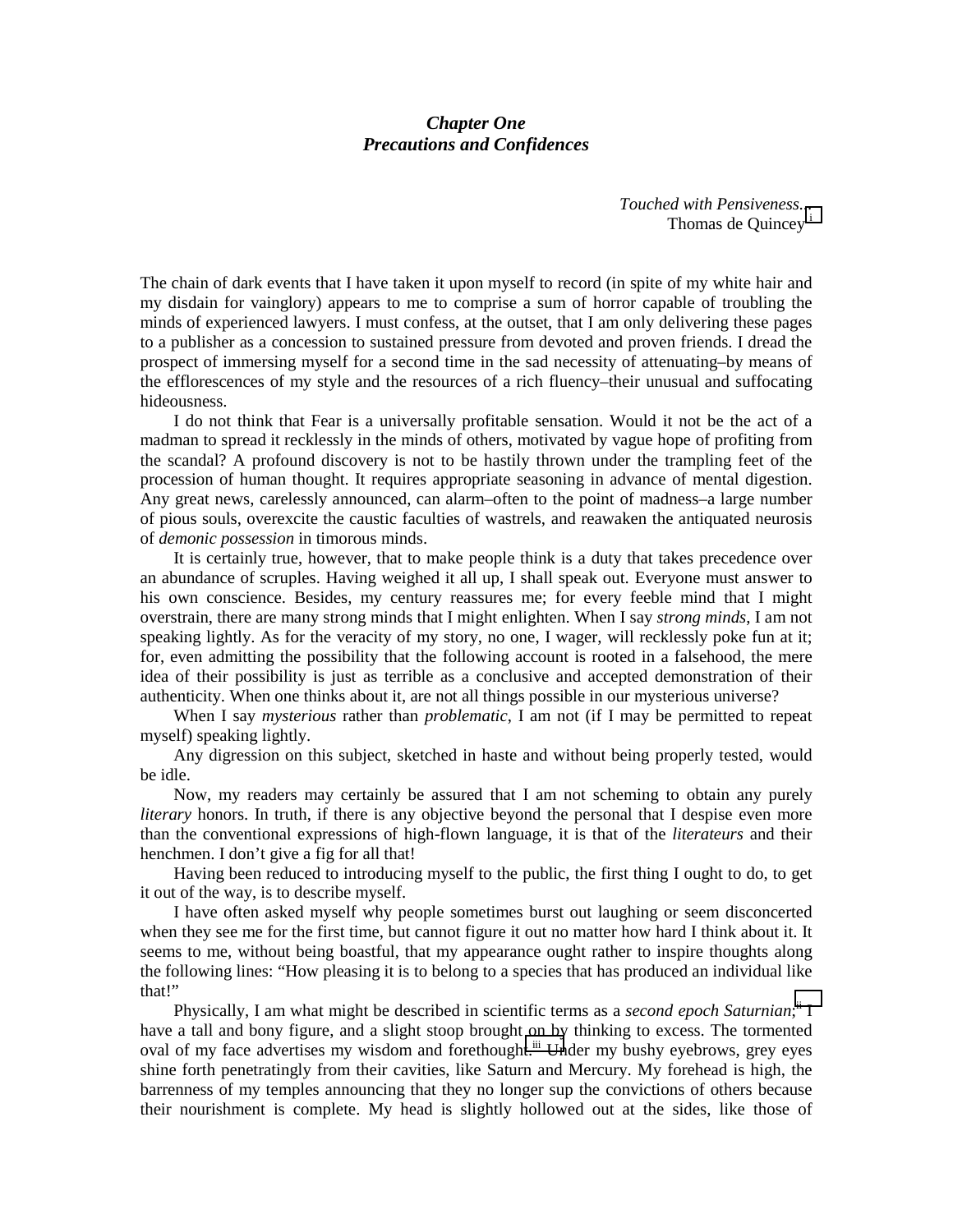mathematicians. Hollow temples are crucibles!<sup>iv</sup> They distill ideas so that my nose can judge their quality and offer its verdict.

My nose is considerable in dimension–large, even. It is an invasive nose, an atomizing nose, hooked in the middle like the arch of a foot–which, in anyone but myself, would indicate a tendency to dark obsession. The nose, you see, is the expression of the human capacity for reason; it is the organ that goes before, which enlightens, which proclaims one's presence, which scents trouble and which points the way. The visible nose corresponds to the *impalpable nose* which everyone carries within himself from birth. If, therefore, as a nose develops, one part grows imprudently to the detriment of the others, it corresponds to some lacuna of judgment, to one particular thought nourished to the detriment of others. The corners of my pale, pinched mouth are the folds of a shroud; it is set so close to the nose so that it may take advice before speaking lightly–like a crow picking nuts, as the saying goes.

Without my chin, which gives me away, I might be taken for a man of action; but a senile Saturn, skeptical and lunatic, has chopped it off with a stroke of his sc[yth](#page-5-0)e.<sup>V</sup> The color and texture of my skin is as durable as that of my peers in its symbolic contemporaneity. My ears, delicately lobed and extended, like those of the Chinese, advertise the scrupulousness of my mind.

My hand is sterile: the Moon and Mercury dispute the lines in its palm. The gnarled and spatulate middle finger has scars on the second joint, which do not affect its operation. The edges of my hand are vague and wan; clouds formed by Venus and Apollo have rarely confused that sky; my willful thumb rests upon the hazardous hill where Venus indicates her tendencies. The palm, however, is definitely that of a manipulator; the fingers can fold upon it like a woman's, with a certain coquettishness, touching the various arenas of their perfect education. I am, at any rate, the o[nly s](#page-5-0)on of the petty Doctor Amour Bonhomet, well-known for his dismal adventures in the Mines.<sup>vi</sup>

Ever since I first became aware of who I was, I have worn the same kind of clothes, appropriate to my personality and gait, to wit: a wide-brimmed felt hat, like those worn by Quakers and the Lake Poets; a large double-breasted overcoat, always buttoned, like the grandiose phrases in which my thoughts are habitually couched; an old walking-stick with a red knob; a large diamond solitaire–a family heirloom–on my Saturnian finger. I am a match for the ancient Romans in the precious quality and delicate whiteness of my lin[en; I h](#page-5-0)ave the honor of possessing the same feet as King Charles the Great in my Souwaroff boots, vii with which I trample down the soil very well: I nearly always have my suitcase in my hand, for I travel abroad more than Ahas[u](#page-5-0)erus.<sup>viii</sup> I am proud to believe that I wear the face of my century, that I am, in fact, its *archetype*.<sup>ix</sup>

In brief, I am a doctor, a philanthropist and a man of the world.

My voice is sometimes shrill and sometimes (especially when I speak to women) rich and profound–and it can go from one to the other seamlessly, as I please. I have neither wife nor parents, thus having no attachments to society of any kind–so I must hope, at least. I live on an annuity, provided by the little wealth left to me. My visiting card is formulated thus:

## DOCTOR TRIBULAT BONHOMET EUROPE<sup>[x](#page-5-0)</sup>

These are my particular moral principles:

The mysteries of positivist science have had exclusive command of my attentive faculties since the sacred moment when I first came into the world, often to the exclusion of every other human pr[eocc](#page-5-0)upation. Infinitely tiny things, like those my beloved master Spallanzani named *Infusoria* <sup>xi</sup> have been the ultimate object of my research from a tender age. To provide for the needs of my profound studies, I have eaten through the enormous legacy of my ancestors. Yes, I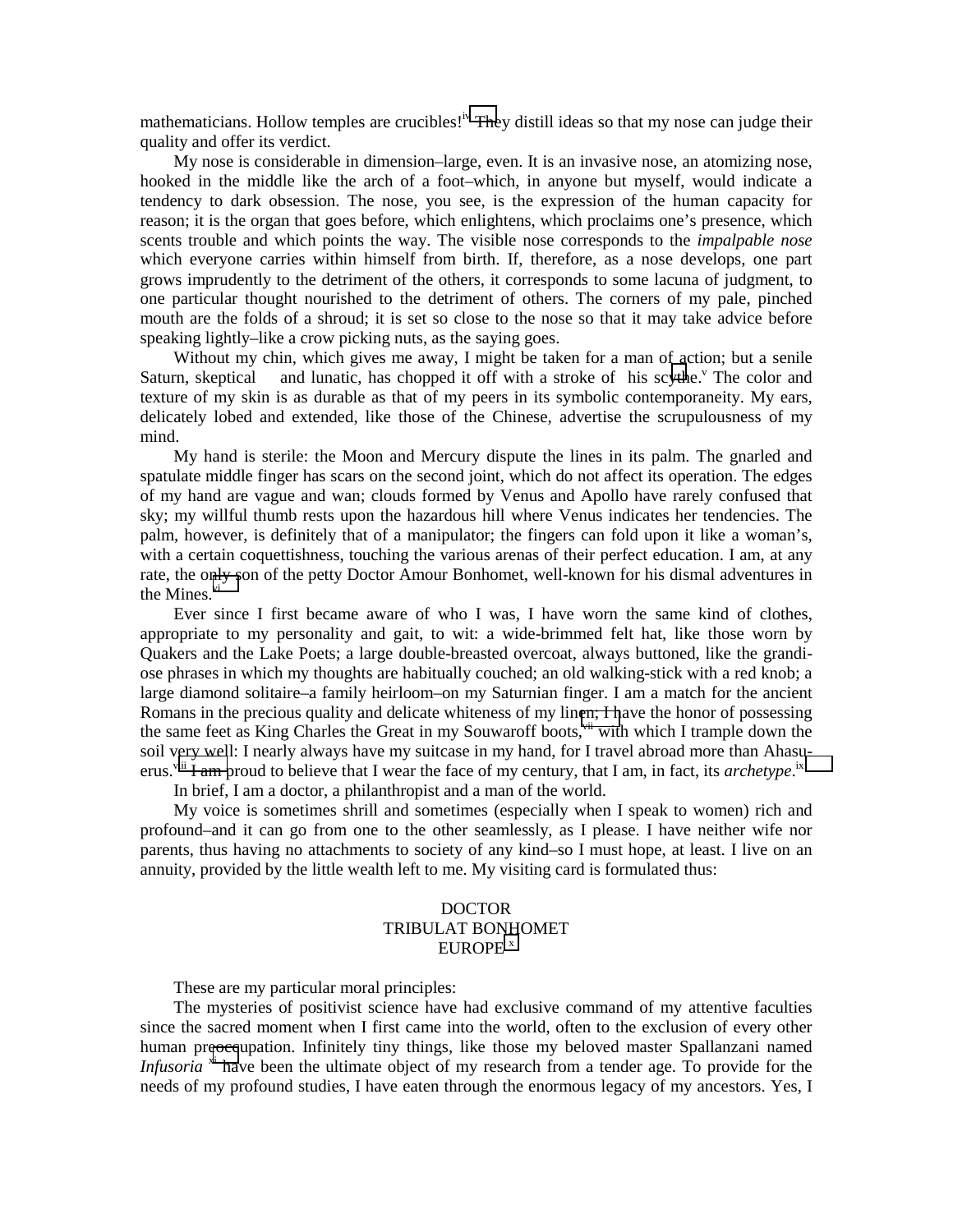have dedicated the mature fruits of their centuries of sweat to the purchase of lenses and other apparatus requisite to denude the arcana of the temporarily invisible world!

I have compiled the names of all my predecessors.<sup>xii</sup> *Non est hic locus* <sup>xiii</sup> to dwell too long on the enlightenment that I believe I have added to theirs; posterity will deliver its verdict on that subject, if I ever publish. What it is important to establish is that the analytical, magnificatory minuteness of my mind is so essential to my nature that the entire joy of life is, for me, concentrated in the precise classification of the most wretched *Tenebrio* beetles,<sup>xiv</sup> according to the bizarre entanglements–like some very ancient handwriting–formed by the nerves of such insects, narrowing phenomenal horizons which still remain immense in the retinas which reflect them! Reality thus becomes visionary–and I feel that I am entering a new level of the Domain of Dreams, microscope in hand!

But I am jealous of my discoveries, all of which I keep concealed. I have a mortal hatred of vulgar people, squalid as they are. When anyone questions me on this subject, I play dumb.<sup>xv</sup> I try to pass for a mere fleck.<sup>xvi</sup> And I take great delight in thinking that I could disconcert those faces if I were to tell them what surprising and previously-unknown things my instruments have allowed me to glimpse!

Let's leave it at that; perhaps I've already said too much...

My religious ideas are restricted to the absurd idea that God created man, *and vice versa*.

We do not know where we come from; Reason [remain](#page-5-0)s in doubt. I should add, to be frank, that Death astonishes even more than her sad Sister;<sup>xvii</sup> one can't make head nor tail of it. All inquiry into its mysteries results, inevitably, in a kind of analysis that inverts the logic according to which we satisfy ourselves, grudgingly, with a *course of life* which is obviously provisional and local.

As for ghosts, I'm not at all superstitious. I give no credence to insignificant twaddle about *signs*, which is so much ballyhoo, and I don't believe that the dead monkey about with us. Just between ourselves, though, I don't like cemeteries or other overly dark places–or people who exaggerate! I'm only a poor old man, but if Pluto <sup>xviii</sup> set me on the steps of a throne at birth, and if it only required a word from me, now, to wreak havoc among all these fanatics, I'd say that word–*just like peeling an apple*, as the poet says.

Nevertheless, I have to confess that I'm subject to a hereditary ailment that has long made a mockery of my reason and will-power! It consists of an *apprehension*: an anxiety, without any precise source; an anguish, in a word, which seizes me like a panic attack, making me savor all the bitterness of an abrupt infernal disquiet–frequently on account of derisory futilities! Doesn't it make one grind one's teeth to feel one's soul poisoned as mortally as that? Jut thinking about it makes me sick.

Having a cultured mind, I have the most enlightened views on everything, but–and this is odd–although I know how to explain, for example, the noise of the wind, both acoustically and physically, by reference to sudden extremes of heat and cold, when I actually hear the wind, I'm afraid. Amid the thousand shudders of Silence–produced by the simplest causes–I become pale. Whenever the shadow of a bird crosses my path, I stop and, putting my suitcase down, I mop my brow–a disconcerted traveler! Then, I am oppressed by the weight of a nervous dread of Heaven and Earth, the living and the dead. It's pitiful! And I surprise myself by saying, in spite of myself: "Oh! Oh! What can it mean–this caravanserai of apparitions, queuing up to disappear incontinently? Is the Universe meaningless? Is the all-devouring Universe–an infinite chain in which everyone's feet are consumed by the jaws of the next–destined to fall victim to the voracity of some Aeon?  $x^x$  What will be its earthworm? Tell me, noise of the wind, bird which passes by... and you who know the answer, O Silence?"

Such are the inconceivable, fervent, poetic and–in consequence–grotesque whims that haunt me and trouble the lucidity of my ideas. It's merely an illness; I'm an *anguisher*. I've treated myself with douches, quinine, purgatives, astringents and hydrotherapy–I'm better now, much better. I have begun to reassure myself and to recognize that Progress is not a dream–that it is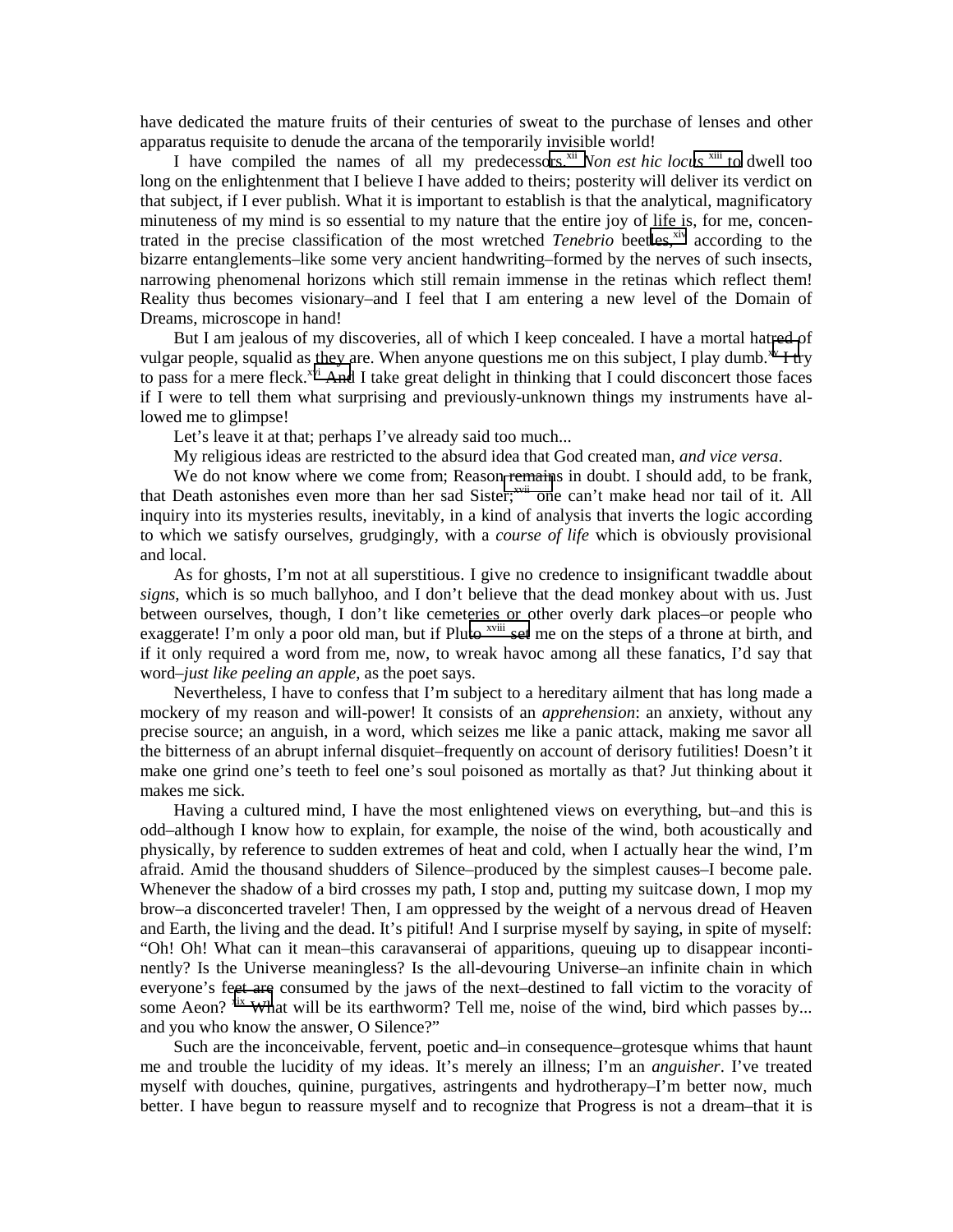spreading throughout the world, illuminating it and, ultimately, elevating us towards spheres of choice which are uniquely worthy of the leaps of our most disciplined imaginations. That is no longer questionable, today, among men of good taste.

I still have fits, though...

In the world, I conceal this emotion as a matter of politeness. If I happen, at some party, to spend too long chatting to a woman she never knows–fortunately, I can see it in her eyes–that at a given moment, at the very instant when I am letting some innocent bonbon melt in my mouth, smiling, with a soft and syrupy voice, droning on about *fanatics*... she never knows, I tell you, that at that very moment, the rusty, profound and lugubrious knell of midnight is reverberating within me–or *that the Midnight in question sounds more than a dozen strokes*!

Now, I have an inveterate habit, adopted years ago as a veil for my chosen endeavors. It allows me to go into any society, to chat with men, women and children and to be well-received. I hardly dare to name it, so fearful am I of misplaced mockery. I am talking about the habit of *matchmaking*. The brochette of my decorations has no other source.

As to why I adopted this habit, it's extremely simple.

To begin with, let's mention my weakness for Voltaire, the author of the immortal *Micromegas*, where a fair number of my countless discoveries are, so to speak, prefigured. Even so, my admiration for that invaluable writer is by no means servile; everyone must strive, in fact, to develop in himself a profound contempt for his teachers and all those who, having raised him, have sought to inculcate their own ideas in him.

What I admire in Voltaire is that ability lauded in Pozzo di Bo[rgo](#page-5-0)  $\frac{xx}{x}$  and Machiavelli–my favorite teachers–which consists in trampling underfoot all respect for his peers while maintaining an exterior appearance of obsequious humility: a perfect disguise to which the term *supreme* would be wholly appropriate! I recommend, in passing, that kind of charity. It is the only one worthy of being taken seriously; it serves to hide one's real objectives. Now, I am not anxious, on my own account, to make known my devotion, body and soul, to the *Infusoria*. Visits, questions, consultations and compliments have prevented me from bringing the desirable concentration to my vertiginous studies. On the other hand, as it is necessary that I talk, when I happen to find myself in company, I am eager to talk to everyone about that which most interests him, in order to avoid any questions about the nature of my scientific researches, and isn't it nearly always marriage–his own or other people's–that preoccupies the most risible sons of Woman? Everyone knows that.

And that's how, without overtaxing my imagination, I have slid into the inti[macy o](#page-5-0)f so many people, and how–miraculously aided by Chance–I've made numerous marriages!<sup>xxi</sup>

Most of the unions accomplished under my auspices have been favored by Heaven–even though, many a time, in my haste, I have brought couples together with their feet off the ground, as they say. Well, it always comes out right in the end. Except once–and it is the astonishing couple I riveted together in that union that I now intend to bring to everyone's attention.

 Ought I to say, all things considered, that it was not happy, that marriage whose definitive and unnamable crisis gave way to my most deadly discovery? I would be an ingrate, vis-à-vis Destiny, if I had the impudence to think so for a second! Science–*true* Science–is inaccessible to pity; where would we be without it? In addition, even though the affair was the source of ample damnation for me–of a nameless terror which turns over in my brain to the point at which I am scarcely able to write, so that I, Tribulat Bonhomet, professor of diagnostics, have come to doubt my own existence and that of other things much more clearly evident–I maintain my opinion of Voltaire! I do not repent what I did! I wash my hands of the responsibility of having completed that catastrophe! And I take pride in still being one of the finest minds to have escaped the hands of the Most High. All truly modern men–all the minds which sense that they are *in the movement*–will understand what I mean.

I shall limit myself to a succinct statement of the facts, as they presented and represented themselves. Let whomsoever desires attempt to explain the story; I shall not overburden it with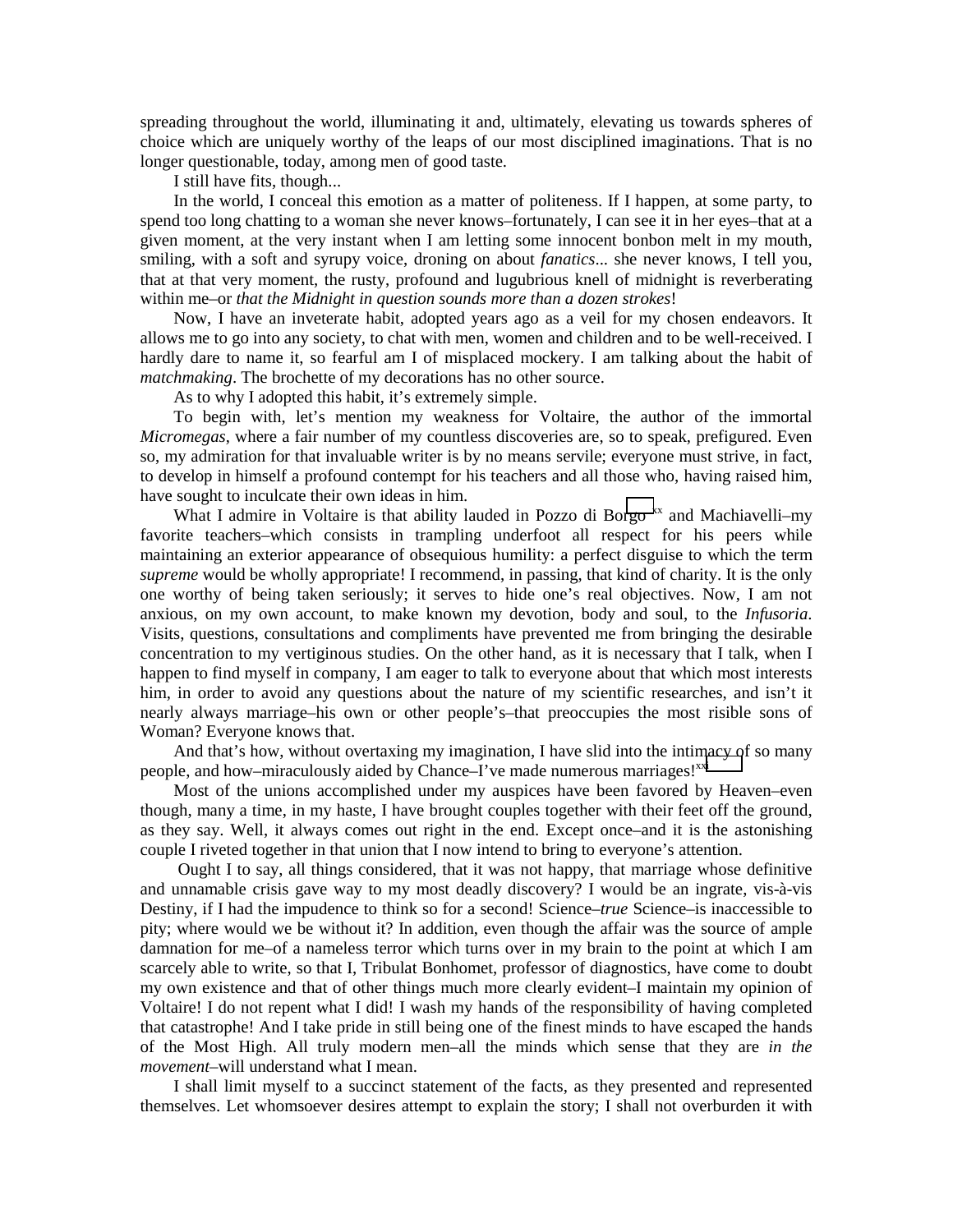any scientific theory. The general impression it creates will thus depend on the intellectual capacity furnished by the Reader.

This particular play on words extends through several more Saturnian metaphors, providing a cardinal example of Villiers' predilection for such games. In the terminology of the alchemists, Saturn signified lead, so a saturnine temperament is dull and heavy. The mythological and astrological Saturn became identified with all-devouring time in late Roman times, owing to a confusion of Cronos, the name of the Greek equivalent of Saturn, with Chronos, the Greek word for time; this symbolism was further extrapolated by palmists, whose references to the mound of Saturn and the Saturnian finger are exploited in the following paragraphs. The notes in the *Oeuvres Complètes* observe that Villiers' friend Paul Verlaine had published his *Poèmes Saturniens* (*Saturnian Poems*) in 1866, shortly before the serialization of *The Vampire Soul* and that both poets probably obtained their understanding of the Saturnian character from the work of the palmist Adolphe Desbarolles, author of *Chiromancie Nouvelle* (1859), which seems to be the source (albeit somewhat garbled in the borrowing) of Bonhomet's analysis of his palm.

iii There is an untranslatable double pun here; the French *tablatures* and *projets* refer to physical forms– slabs and projections–as well as to *knowing* and *scheming*.

iv This has a much better ring in French: *Tempes creuses, creusets!*

 $\overline{a}$ 

v This Saturn is better known in English as *Father Time* but I have translated Villiers' reference literally because it is part of a series.

<sup>vi</sup> It is unlikely that the elaborate wordplay of this description bears any closer relation to contemporary cheiromancy than that in the preceding paragraph bears to contemporary phrenology, although it obviously draws upon its terminology and fundamental assumptions. The reference to Venus and Apollo is, of course, to their role as symbols of Love and Art, Bonhomet being somewhat lacking in both areas of sensitivity. Although there is an obvious sexual pun in the reference to Amour Bonhomet's lack of success "in the Mines," Villiers must also have been mindful of the fact that he was the only son of a lunatic who wasted his life and fortune in the fruitless excavation of imagined buried treasures. This emphasizes Bonhomet's status as Villiers' contradictory alter-ego.

<sup>vii</sup> I have reproduced Villiers' spelling of the name Souwaroff, although it is usually given in French as Souvarov. The reference is to the Russian general Alexandre Souvarov, who had a reputation for eccentricity as well as memorable boots.

<sup>viii</sup> Ahasuerus was the Wandering Jew of legend, who was cursed to remain forever on the move.

ix Villiers puts the word *archetype* in capital letters to stress its importance, although he had been content with *le type* in the serial version. Villiers was, of course, writing long before Carl Jung introduced the "archetypes of the collective unconscious" so the principal implications he would have attached to the term are Plato's notion of an *archetype* as a *transcendental idea* of which all existent members of a category are

<sup>&</sup>lt;sup>i</sup> The notes in the *Oeuvres Complètes* suggest that Villiers reproduced this quotation and the one at the head of Chapter 2 from the account of Thomas de Quincey's work contained in Baudelaire's *Les Paradis Artificiels* (*Artificial Paradises*) never having read the original.

ii The reference to a *second epoch* makes it clear that the primary reference of this description is to the Comte de Buffon's catastrophist account *Epoques de la Nature* (*Epochs of Nature*) (1778), in which the *Saturnian period* was that before the upheaval which allegedly produced the contemporary distribution of the continents. What Bonhomet means, therefore, is that he is a member of a generation destined to bring about a dramatic transformation of human thought. Given that French literature already contained a famous example of an inhabitant of the planet Saturn in Voltaire's *Micromegas*, however–and that Villiers refers explicitly to that story later in the chapter–he must have been aware of the second meaning. The Saturnian in Voltaire's *conte philosophique* is a skeptical giant adopted as a traveling companion by an even larger visitor from Sirius.